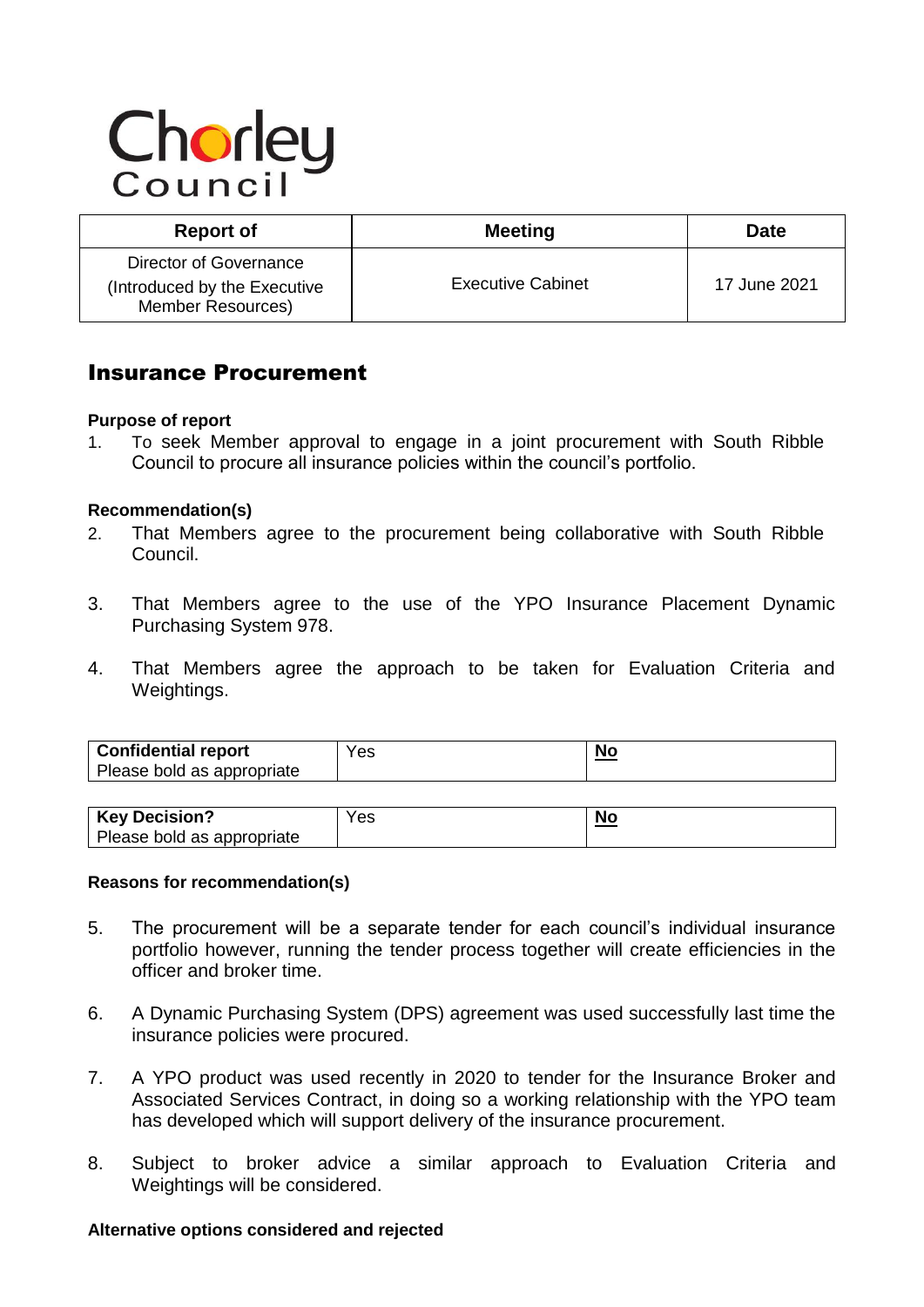9. The Audit and Risk service has not considered tendering for this procurement via the more traditional route of OJEU as this approach would lead to a longer timeframe to complete and additional officer resource to deliver a more complex tender, for the same or less competitive results.

# **Corporate priorities**

10. This report relates to the following Strategic Objectives:

| Involving residents in improving their local<br>area and equality of access for all | A strong local economy                                                                      |  |
|-------------------------------------------------------------------------------------|---------------------------------------------------------------------------------------------|--|
| Clean, safe and healthy<br>and<br>homes<br>communities                              | An ambitious council that does more<br>to meet the needs of residents and<br>the local area |  |

# **Background**

- 11. Member approval is being sought to undertake a procurement exercise with South Ribble Council for the renewal of the insurance covers in place at both Councils. The joint insurance tender is a key project in the Shared Audit and Risk business plan for 2021/22.
- 12. Whilst the Insurance Broker contract is shared across South Ribble and Chorley Council's, members are advised that each council maintains its own insurance policy portfolio. The various insurance policies contained within each council's insurance portfolio are contracted under Long-Term Agreements (LTAs) of which expire on the 31 December 2021.
- 13. Procuring insurance under an LTA rather than yearly creates more interest and competition in the procurement exercise and can often achieve preferential premium rates. Another benefit is that annual premiums are fixed in an LTA offering financial control over the lifetime of the contract, with any increases being relevant to changes in cover and risks, rather than an increase in cost of insurance.
- 14. The tender exercise will be undertaken in compliance with Contract Procedure Rules and Procurement Guidance. Considering current annual insurance premiums across the portfolio this will be a high value procurement.

### **Procurement framework /dynamic purchasing system.**

- 15. It is proposed to tender for the insurance policies using a procurement dynamic purchasing system, similar to a procurement framework. The dynamic purchasing system provides access to pre-qualified insurance providers offering provision of all classes of insurance. Contract Procedure Rules also permit the use of procurement frameworks where they exist.
- 16. There are significant benefits in using a procurement framework or DPS for both the Council and suppliers, including reduced timescales, costs and resources, professional advice of the collaborative partners, mitigation of risk, template documentation, assured supplier standards and pre-defined terms and conditions.
- 17. The pre-qualification aspect of the arrangement greatly reduces supplier administration achieving more interest in tenders and potentially more bids being submitted.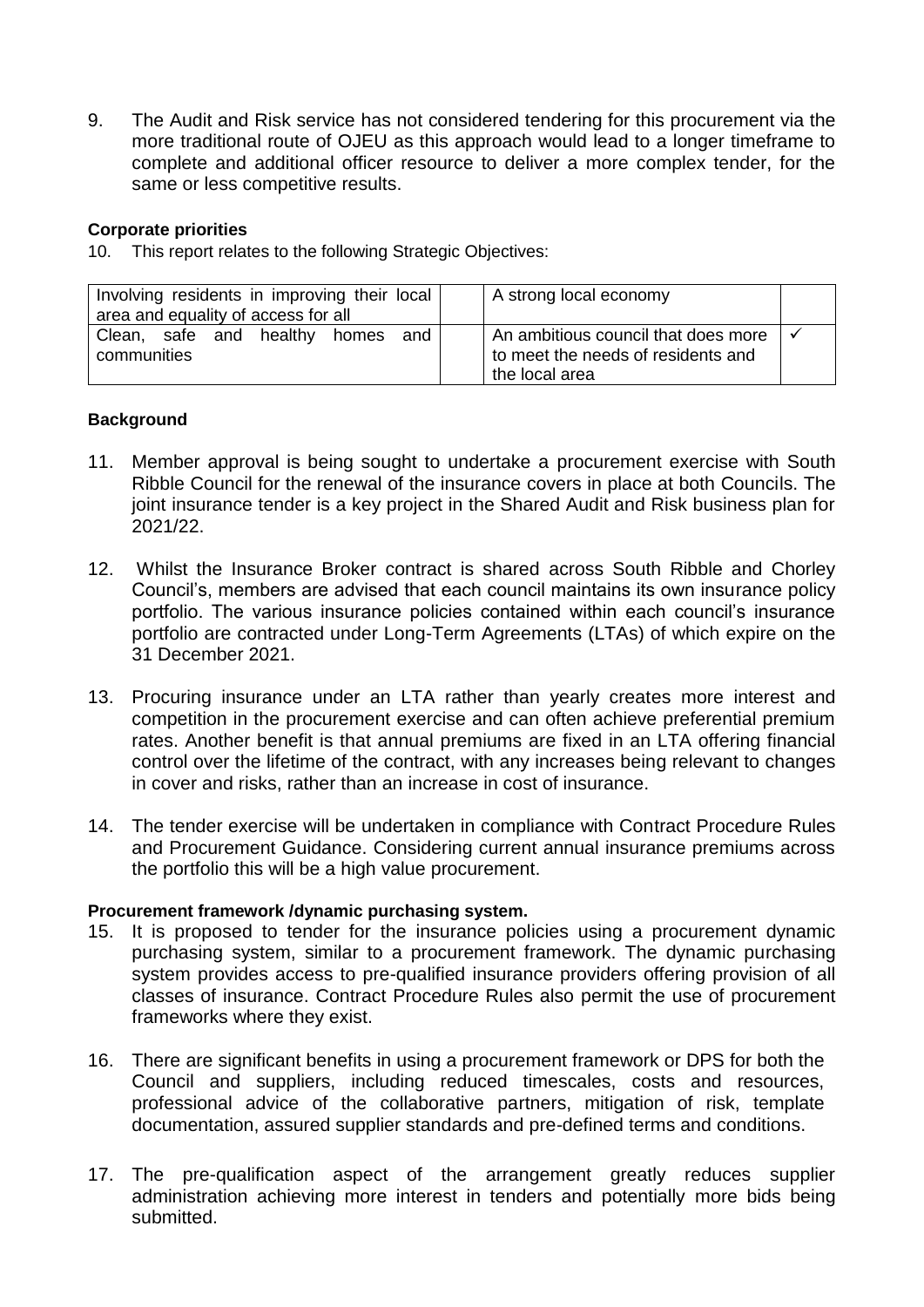- 18. A framework and DPS was used successfully during the previous insurance tender in 2016 and more recently in 2020 to procure the professional services of the Council's shared Insurance Broker, Arthur J Gallagher & Co.
- 19. There are two providers of public sector insurance DPS agreements:
	- Crown Commercial Services (CCS) Insurance Services 3 DPS RM6138
	- YPO Insurance Placement DPS 978

In the 2016 tender exercise CCS and YPO were providing a joint framework and DPS, they have since spilt and now offer independent packages.

- 20. Options were considered approaching the insurance broker tender in 2020. As a member organisation of the North West Insurance Officers Group, advice was sought from authorities who had used either offering. Seven replies were received, from which two had recently tendered using a current framework / DPS, both of which used the YPO product. No reply had used the CCS Framework since the two organisations developed separate products.
- 21. Further anecdotal reviews were sought from the incumbent brokers and the council's procurement officers, opinions were from experience CCS were at times slow to respond.
- 22. Based on this is was decided to use the YPO product to procure the Insurance Brokerage contract.
- 23. Members are asked to consider the following details when deciding which DPS should be used to procure the insurance policies.
- 24. YPO have 25 suppliers (insurance companies) listed on the DPS, whereas CCS have 19. The offering with the greater number of suppliers is likely to attract more bidders to the tender and be a more competitive procurement.
- 25. After positively using the YPO Framework for the Broker Procurement officers in Audit and Risk are familiar with the YPO template documentation and overall product. Additionally, there is now an established professional working relationship between the YPO and Audit and Risk teams, proven to work successfully in the past procurement.

#### **Tender Evaluation Criteria and weighting**

26. This is a brief example of the evaluation criteria and weightings used in the previous tender exercise.

| Criteria                    |       |     | Weighting |
|-----------------------------|-------|-----|-----------|
| Price                       |       | 70% |           |
| Cover                       |       | 20% |           |
| <b>Underwriting Service</b> |       | 2%  |           |
| <b>Claims service</b>       |       |     | 6%        |
| Added                       | value | and | 2%        |
| innovation                  |       |     |           |

27. It is likely a similar approach will be adopted on this tender but needs further discussion with the insurance brokers as the tender process develops. Members are